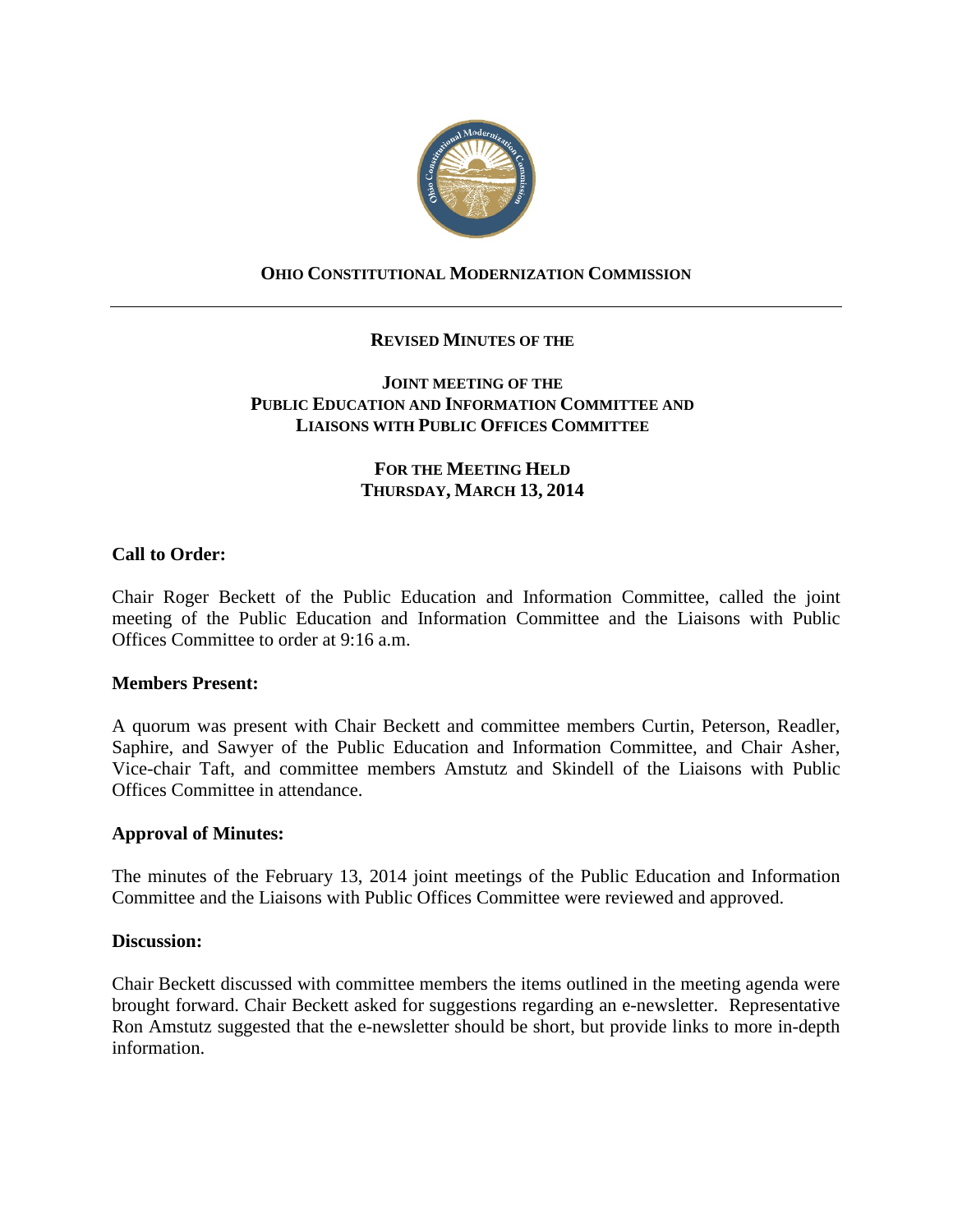In discussing regional meetings, Governor Bob Taft noted that a lack of staff is a concern and, with it being an election year, these meetings may also pose a problem as they might turn political and veer from the intended purpose of these meetings. He suggested it may not be timely yet to have these regional meetings, but is something to keep on the agenda.

Chair Beckett asked committee members whether they believe that committee reports should be distributed to members as well as being posted on the website, and if so, whether the joint committee should submit such a recommendation to the full Commission. Committee member Richard Saphire said he supports the idea of encouraging committees to submit their reports sooner. Gov. Taft echoed the idea, adding that reports should be submitted within one week of the hearings. Mr. Saphire also mentioned that the length and detail of the reports are sometimes not enough and more detail would be appreciated. Mr. Asher stated that it might be difficult for all matters of discussion to be included in reports if they were to be submitted within too short of a timeframe, especially for subject matter committees. Rep. Amstutz suggested that committee members submit ideas for inclusion in the report, so that a bullet point of every detail would not be necessary. Chair Beckett agreed that topics could be general and not every single matter raised would be in the report.

Gov. Taft moved to have reports submitted within one week of the meeting. Senator Bob Peterson seconded the motion. No objection was raised.

In relation to communication from committees that are submitting recommendations to the full Commission, Chair Beckett asked committee members' opinions about the process for publicizing recommendations. Mr. Asher noted that the executive director and communications person would help to create a process to inform the public as well as to solicit and encourage their participation through various media outlets.

Chair Beckett indicated that any ideas for website updates or thoughts on the position description for the communications staff member are encouraged and can be e-mailed to him.

#### **Adjournment:**

With no further business to come before the committee, the meeting adjourned at 9:57 a.m.

# **Approval:**

The minutes of the March 13, 2014 joint meeting of the Public Education and Information Committee and the Liaisons with Public Offices Committee were approved at the July 10, 2014 joint meeting of the committees.